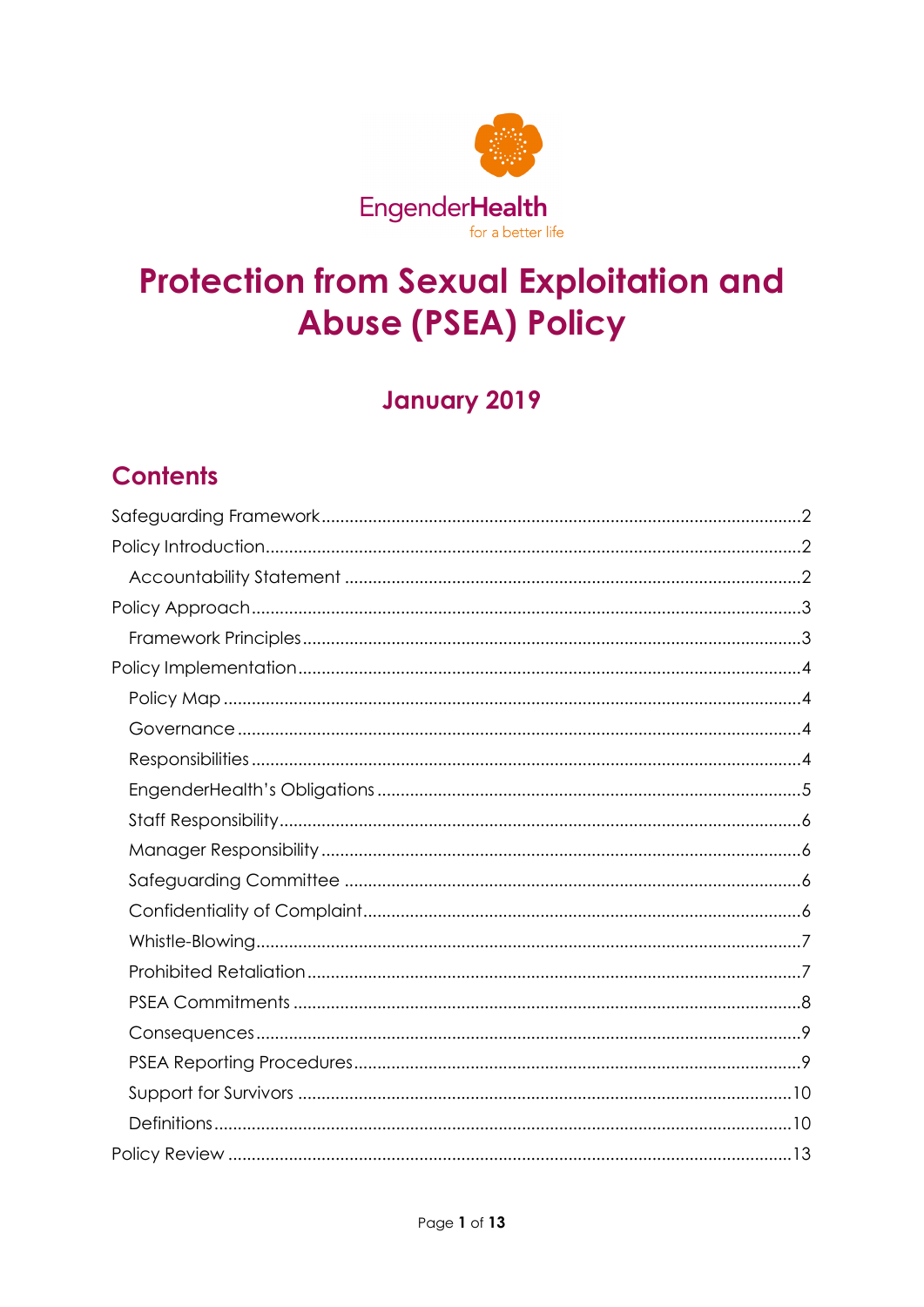# <span id="page-1-0"></span>**Safeguarding Framework**

This document is part of EngenderHealth's Safeguarding Framework that consists of this policy, procedures and resources.



# <span id="page-1-1"></span>**Policy Introduction**

EngenderHealth has a zero tolerance for sexual exploitation and abuse. EngenderHealth will not tolerate its staff, associates, partners or any other representatives associated with the delivery of its work to engage in any form of sexual exploitation or abuse. Vulnerable adults, women and children are particularly at risk of sexual exploitation and abuse. EngenderHealth is committed to protecting all communities that the organisation works with from sexual exploitation and abuse at all times. Please see definitions for a full outline who is included in the community.

The purpose of the PSEA Framework, including the policy, procedures and resources, is to establish an outline of the importance of the framework and clear procedures. The PSEA Framework also affirms EngenderHealth's commitment to the United Nations Secretary General's Bulletin on Special Measures for protection from sexual exploitation and abuse (ST/SGB/2003/13).

This policy ensures that all EngenderHealth staff, associates, and partners are aware of their role and responsibilities in keeping communities and stakeholders safe from any form of sexual exploitation or abuse. The policy clarifies definitions and responsibilities regarding prohibited behaviour and the associated PSEA procedures outline the reporting and investigation processes.

# <span id="page-1-2"></span>*Accountability Statement*

EngenderHealth takes this policy very seriously, and the mandate prohibiting any form of sexual exploitation and abuse comes from EngenderHealth's Executive Team (ET) and Board of Directors.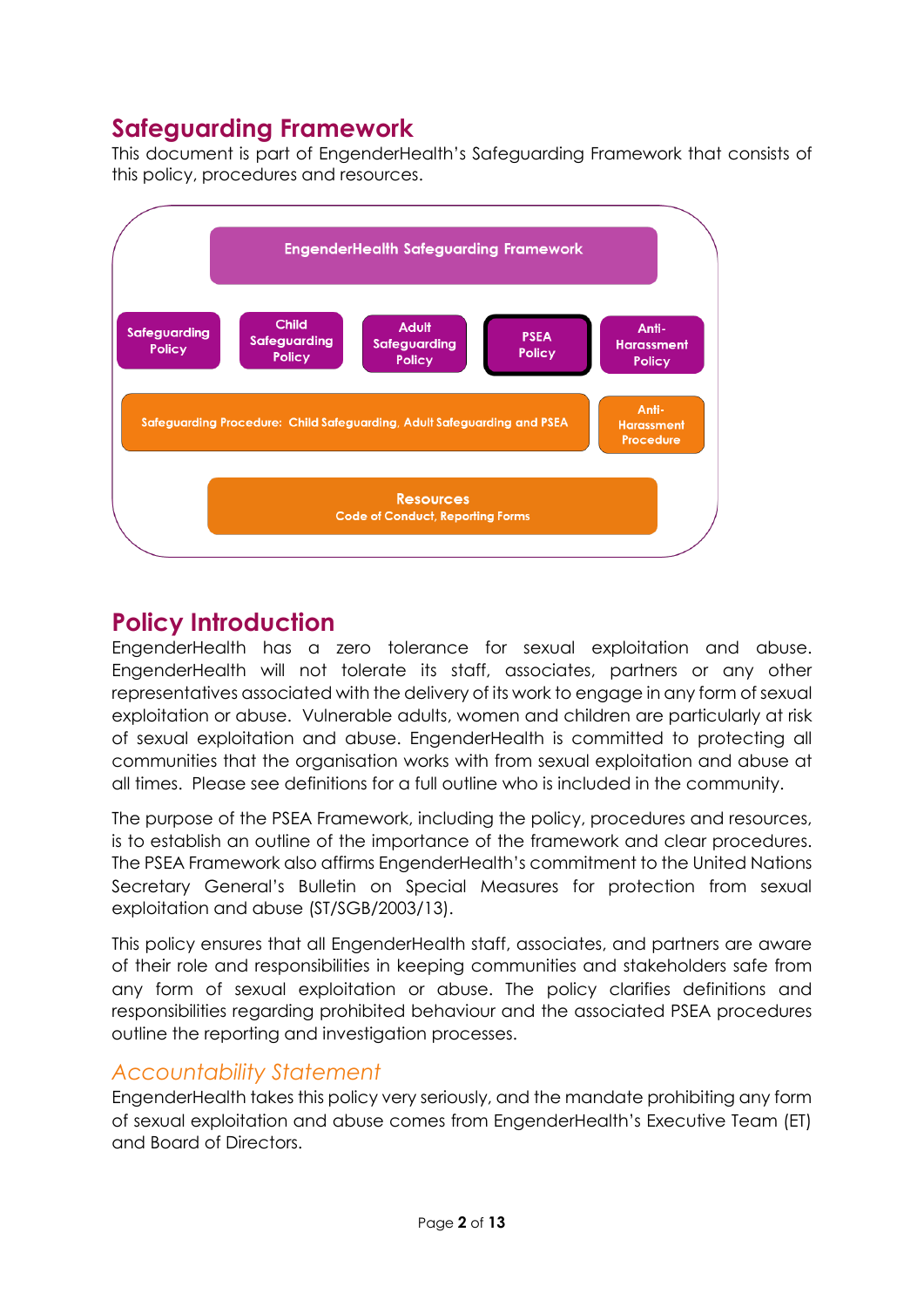The PSEA policy applies to all EngenderHealth staff, associates, and partners who must comply with its requirements and understand the sanctions that may be applied for breaches of the policy. Where required by law or local practices, EngenderHealth or Country Offices may enhance the standards as set out in this policy. This commitment will be evidenced through signing the policy and the Code of Conduct. Training in this policy is mandatory for all EngenderHealth staff, associates, and partners.

The Board of EngenderHealth is ultimately accountable for this policy. The CEO, ET and directors of EngenderHealth are responsible for its implementation. It is the responsibility of all representatives of EngenderHealth to raise any concerns regarding sexual exploitation and abuse. EngenderHealth takes all concerns and complaints seriously and will initiate a comprehensive investigation of complaints that are in violation of this policy and take disciplinary and possibly legal action as warranted.

# <span id="page-2-0"></span>**Policy Approach**

This policy details how EngenderHealth achieves its obligations and applies to all staff, associates and partners regardless of their location.

## <span id="page-2-1"></span>*Framework Principles*

This policy and the entire Safeguarding Framework are guided by the following principles:



# **Safeguarding**

EngenderHealth is committed to all community members as outlined in the definitions as having the right to safeguarding and protection from sexual exploitation and abuse irrespective of ability, ethnicity, faith, gender, sexuality, and culture. A key principle within this is that all processes are survivor led. EngenderHealth commits to survivors leading the complaint process where it is possible and appropriate to do so.

# **Shared Responsibility**

For the PSEA policies and practices to be effective in reducing the risks to beneficiaries and communities, all at EngenderHealth must share the responsibility for implementation and improvement. As such, a failure at one level of the organization constitutes a failure at all levels of the organization.



## **Effective Communication**

EngenderHealth effectively communicates with all staff, associates, and partners in simple and accessible language to create a positive and accessible culture where responsibilities for PSEA are clear.

# **Continuous Improvement**

EngenderHealth provides assessment, reflection and feedback mechanisms to inform the organisation of any improvements that can be made to policies and practices.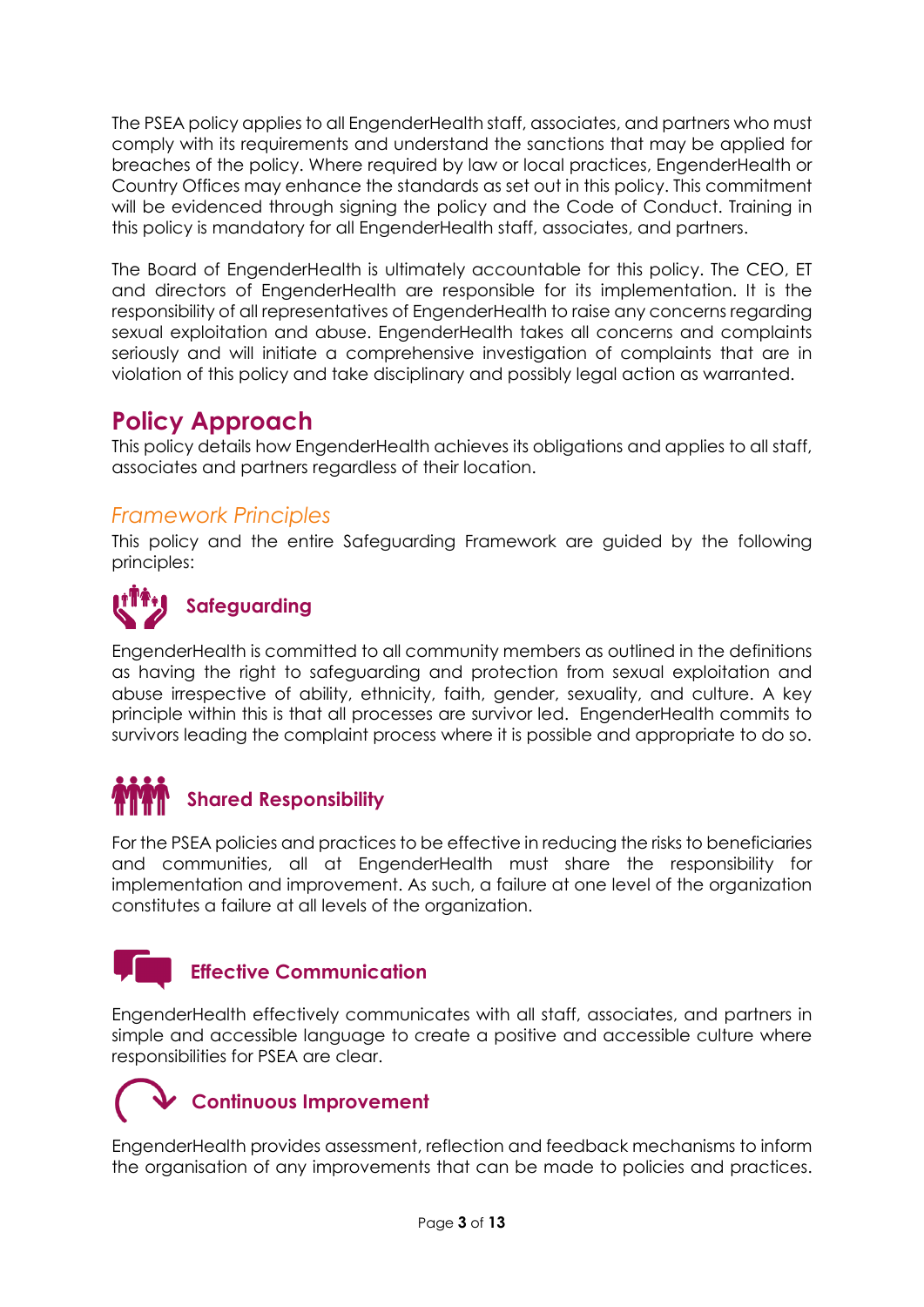These mechanisms include quarterly incident reviews, regular safeguarding audits, as well as regular policy review and refresher training.



EngenderHealth creates a work environment where the principles of dignity and respect for all staff, associates, and partners, in all locations are at the heart of what the organisation does. Included in this are the principles of being non-judgemental when hearing the concerns and complaints of survivors of sexual exploitation and abuse.



EngenderHealth has zero tolerance for any forms of sexual exploitation and abuse.



EngenderHealth Is committed to confidentiality and information will not be shared outside of the Safeguarding Committee unless it is absolutely necessary, and the safety of the person involved is a concern.

# <span id="page-3-0"></span>**Policy Implementation**

#### <span id="page-3-1"></span>*Policy Map*

This policy will guide EngenderHealth staff through the definitions of sexual exploitation and abuse as well as governance and responsibilities. The associated procedures and resources will provide information on how to report any complaints, the format of the reporting, and how these complaints will be managed.

### <span id="page-3-2"></span>*Governance*

The Chief Executive Officer (CEO), together with the Board of Directors, has ultimate responsibility for this policy and the PSEA Framework and its proper management, using a systematic approach. As such, the CEO and the Board of Directors will receive a summary of any reported sexual exploitation and abuse incidents and follow-up measures taken at each Executive Team meeting and Board meeting, respectively.

### <span id="page-3-3"></span>*Responsibilities*

EngenderHealth is committed to following through on the following measures in order to ensure that the organisation is observing its PSEA commitments: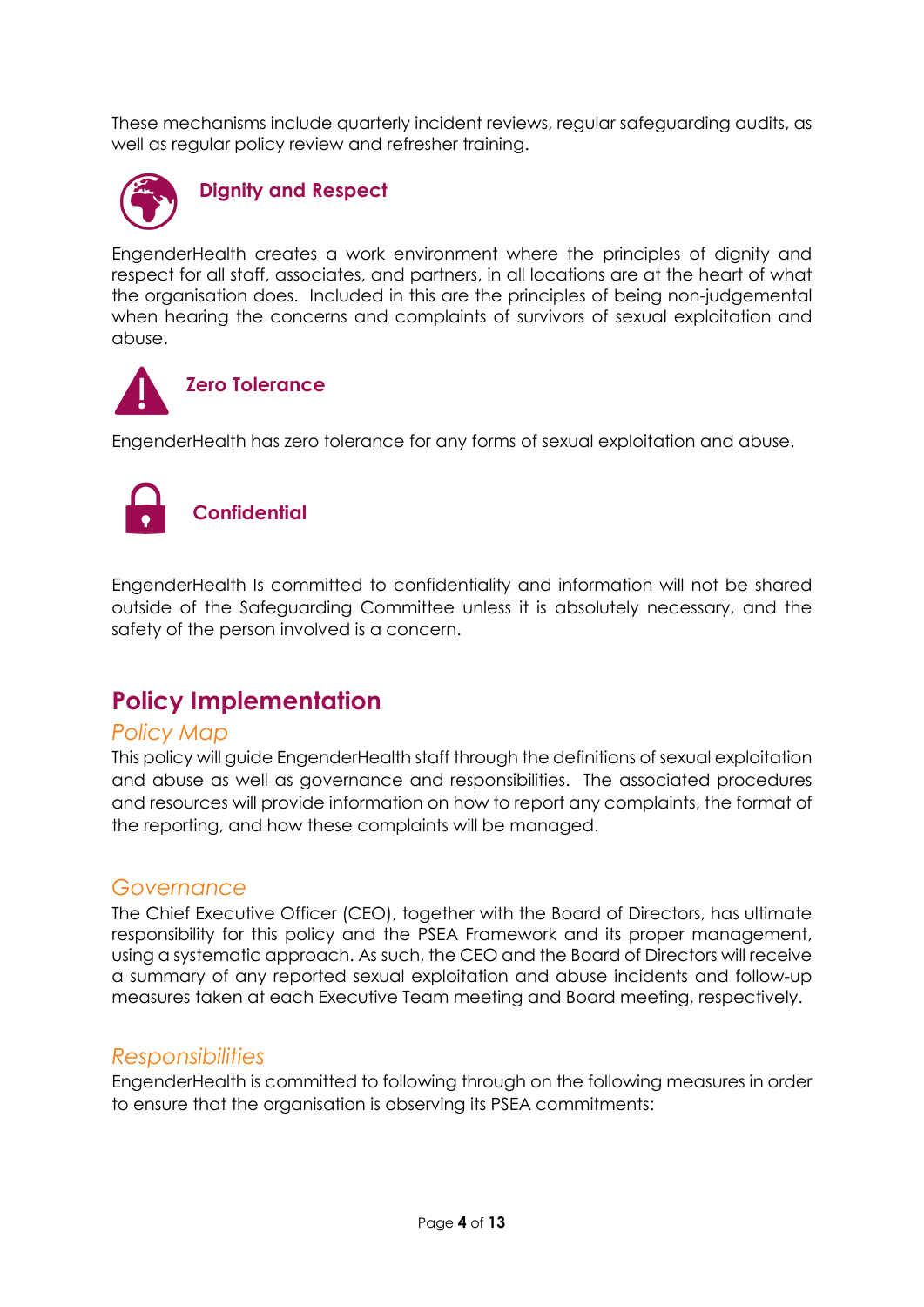

These commitments are fully outlined in the Safeguarding Policy.

## <span id="page-4-0"></span>*EngenderHealth's Obligations*

EngenderHealth believes that all people have a right to live their lives free from sexual exploitation and abuse and will not tolerate its staff, associate, or partners engaging in any sort of behaviour that puts beneficiaries or communities at risk. To that end, EngenderHealth commits to:

- 1. Creating a safe culture for both those it serves and those who work for and represent the organisation.
- 2. Following through on any complaints and concerns in a timely manner through its Safeguarding Committee and taking each complaint seriously.
- 3. Sensitising staff, associates, and partners, around how to make a complaint.
- 4. Ensuring zero tolerance towards sexual exploitation and abuse.
- 5. Building a culture of dignity, honor and respect where all those who work with and are served by EngenderHealth feel empowered to report complaints.
- 6. Educating staff, associates, and partners that sexual exploitation and abuse constitute gross misconduct and are grounds for termination of employment and possibly legal action.
- 7. Providing information on how to report complaints and the investigation procedure.
- 8. Ensuring that all staff, associates, and partners have access to the PSEA policy and procedures as well as all other related safeguarding policies.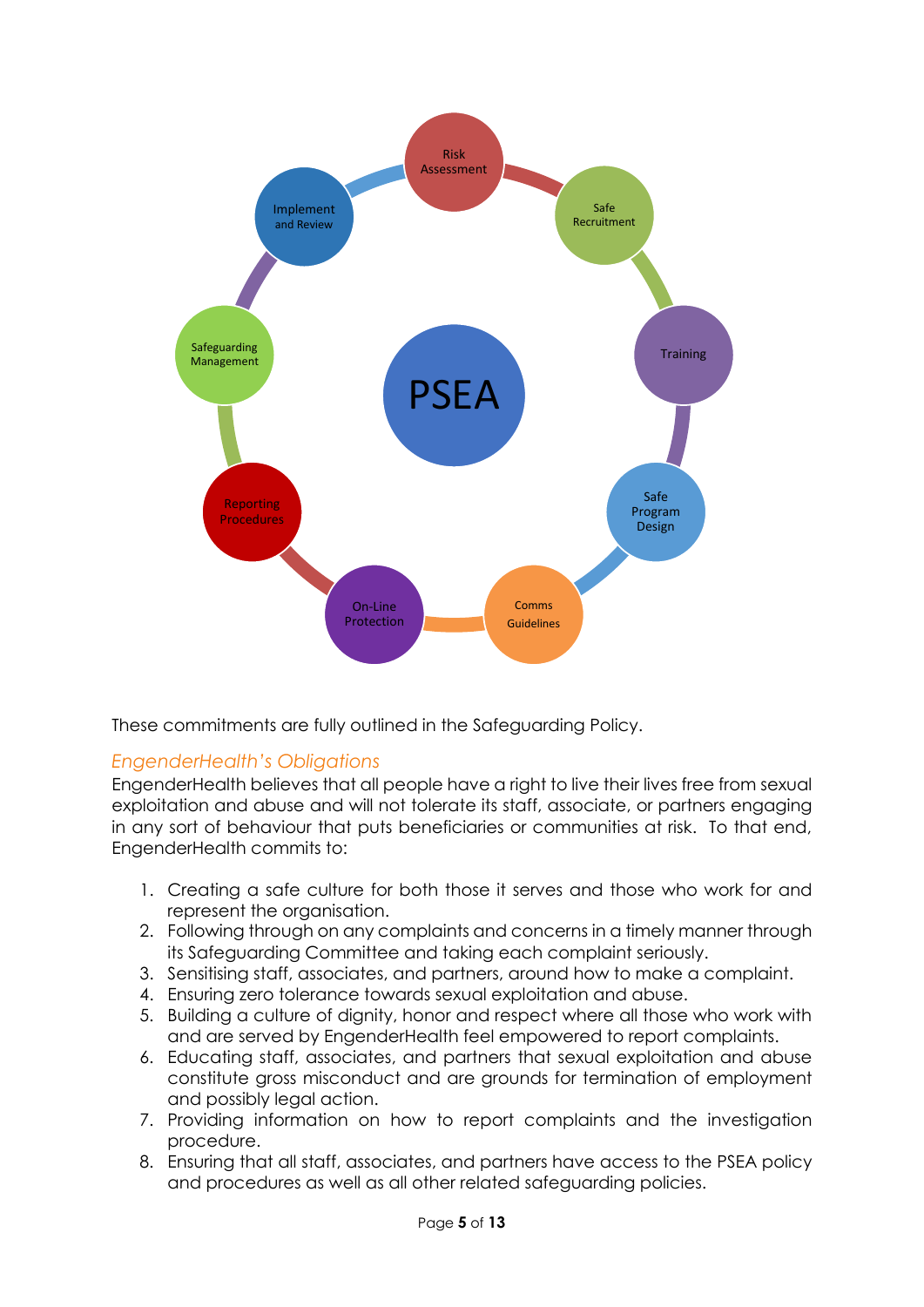9. Providing training to all staff, associates, and partners on PSEA.

#### <span id="page-5-0"></span>*Staff Responsibility*

All staff, associates, and partners are required to adhere to this policy at all times and are obliged to report any suspicions of sexual exploitation and abuse of others. All staff, associates, and partners are required to sign the associated Code of Conduct and an acknowledgement of having read and understood the policy.

#### <span id="page-5-1"></span>*Manager Responsibility*

All Managers and Directors hold overall accountability for this Policy and its Implementation. Managers also have a responsibility to support and develop systems that maintain an environment where all parties involved with EngenderHealth understand how to behave, how to raise complaints and concerns, and what action will be taken.

#### <span id="page-5-2"></span>*Safeguarding Committee*

A Safeguarding Committee has been established at the HQ level as well as in each field location. The Safeguarding Committee is comprised of 5 members:

- 1. One woman in a Senior Management Role
- 3. Three members will be from across different departments in the country program.

4. A fifth member who is an external expert in harassment, sexual exploitation or abuse.

All Safeguarding Committees will ensure that there is diversity and equal gender representation on the committee.

The Safeguarding Committee will be responsible for informing and training all staff in safeguarding, PSEA and harassment policies and procedures. They will also be responsible for receiving and investigating any safeguarding complaints, including PSEA.

The Safeguarding Committees will be trained in all of the Safeguarding policies as well as reporting and investigations. The Safeguarding Committee will also be provided with specialised psychological first aid training so that they are able to offer appropriate support as required.

#### <span id="page-5-3"></span>*Confidentiality of Complaint*

EngenderHealth will protect the confidentiality of sexual exploitation and abuse allegations to the greatest extent possible in order to protect the integrity of the investigation and prevent embarrassment, further discrimination or harassment, or retaliation.

Confidential or sensitive information obtained by any staff member during the course of an investigation shall not be disclosed to others unless required by law. Concerns of individuals regarding confidentiality of information provided by them will be handled as sensitively as possible, and information shall not unnecessarily be disclosed to others.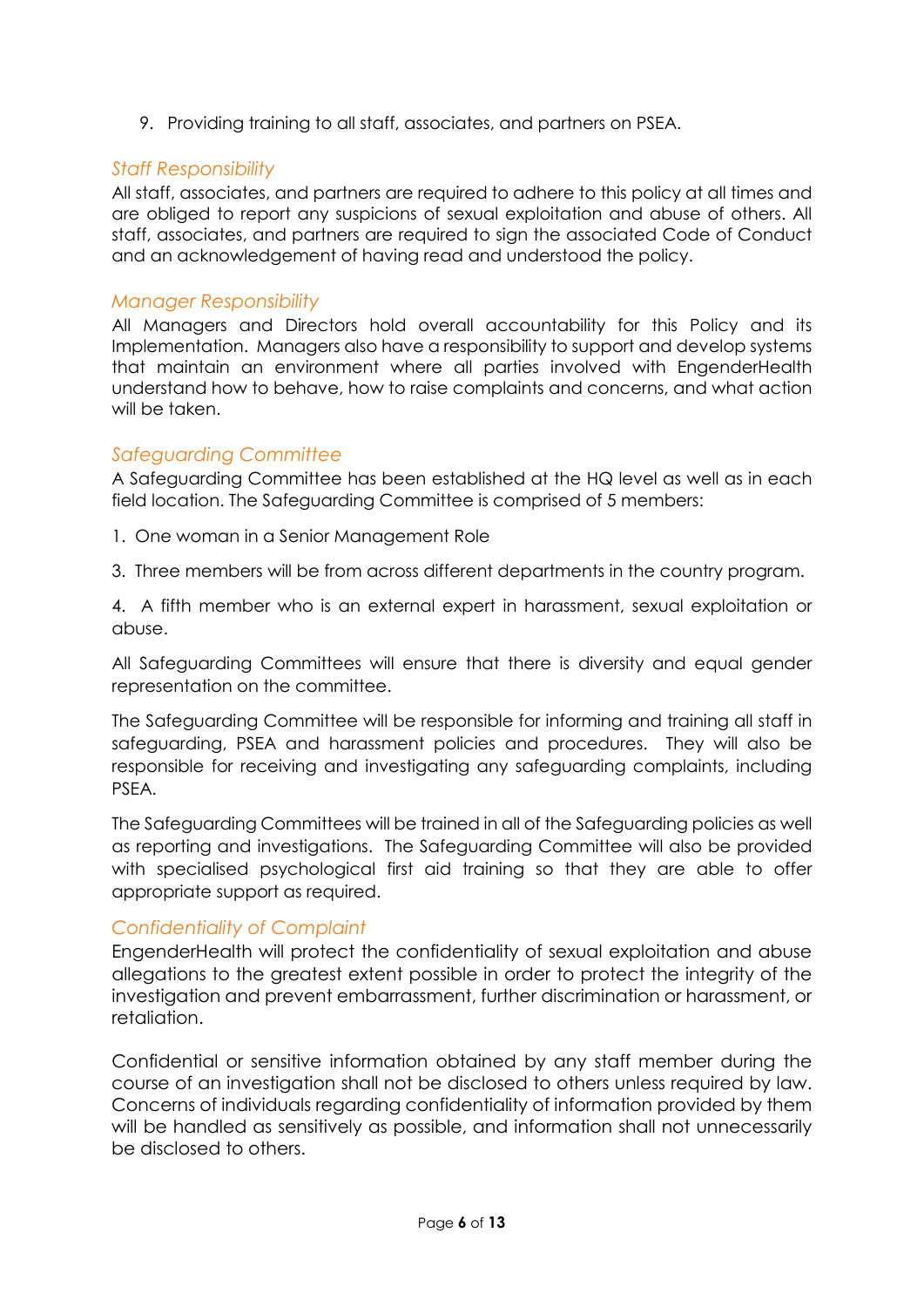EngenderHealth cannot guarantee, however, complete confidentiality, because the organisation cannot conduct an effective investigation without revealing certain information to the alleged perpetrator and potential witnesses. EngenderHealth will share information about allegations of sexual exploitation, abuse and harassment only with those who need to know about it. Records relating to sexual exploitation, abuse and harassment complaints will also be kept confidential on the same basis.

#### <span id="page-6-0"></span>*Whistle-Blowing*

As referred to in EngenderHealth's whistle-blowing policy, all disclosures will be treated in confidence. EngenderHealth maintains a third-party secure reporting system through EthicsPoint to ensure that all staff, partners, and vendors have recourse in the event of possible misconduct. Reports may be submitted anonymously for investigation via www.ethicspoint.com or by calling the US hotline at 1-866-739-4117 or the country number found at the same webpage.

#### <span id="page-6-1"></span>*Prohibited Retaliation*

EngenderHealth maintains a zero-tolerance policy for retaliation against anyone for reporting sexual exploitation or abuse, assisting in making a complaint, or participating in an investigation.

Any staff, associate, or partner who makes a good-faith complaint of sexual exploitation or abuse, assists, testifies, or participates in any investigation or proceeding or who reasonably opposes such conduct in the workplace will not be adversely affected in the terms and conditions of his or her employment and will not be discriminated against or discharged for engaging in such activity.

Retaliation not only affects the recipient, but also can spread rapidly throughout EngenderHealth. It destroys faith in EngenderHealth's leadership and can damage employee morale.

Complaints of retaliation will be promptly investigated. If retaliation is substantiated, appropriate disciplinary action, including possible dismissal, will be taken.

#### **Examples of retaliation:**

Some examples of retaliation include but are not limited to the following:

- Termination, demotion, disadvantageous transfers or assignments, refusals to promote, threats, reprimands, or negative evaluations.
- Co-worker hostility or retaliatory harassment, which includes intimidation, gossip, rumors, insults, or otherwise offensive conduct that would subject a person to ridicule or humiliation.
- Any action or combination of actions that is reasonably likely to materially and adversely affect an employee's job performance or opportunity for advancement.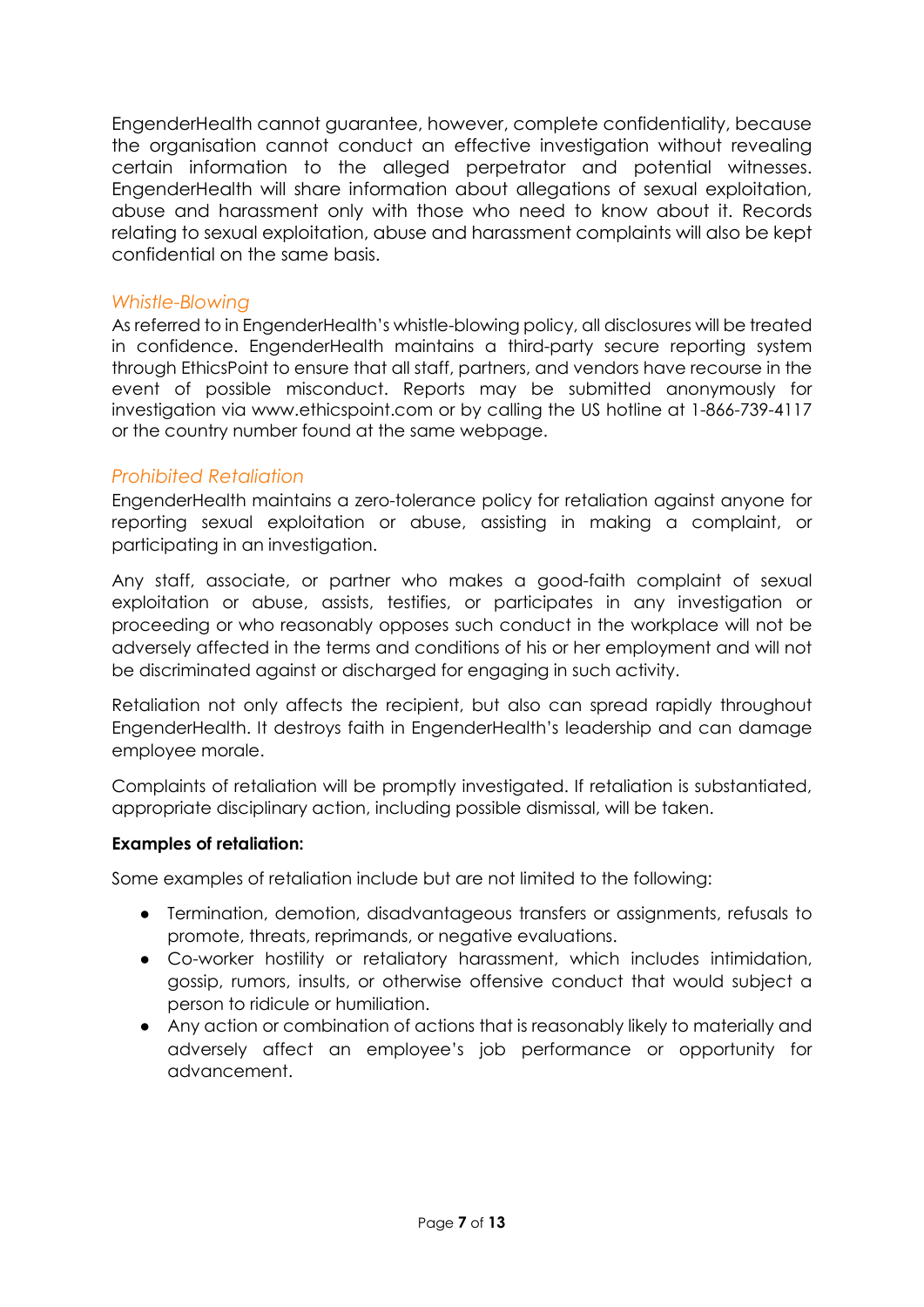# <span id="page-7-0"></span>*PSEA Commitments*

All EngenderHealth staff, associates, and partners are expected to conduct themselves in accordance with the PSEA policy. Following are the core commitments relating to sexual exploitation and abuse that all staff, associates, and partners are expected to follow. The following behaviours are prohibited:

#### **Sexual Activity with Children and Vulnerable Adults**

Sexual activity with children (persons under the age of 18) is prohibited regardless of the age of majority or age of consent locally. Mistaken belief in the age of the child is not a defence.

Sexual activity with vulnerable adults, as outlined in the definitions, is also prohibited.

#### **Child Marriage**

Any staff, associates, or partners who engage in child marriage (marriage to anyone under the age of 18) will be in violation of the PSEA policy. As per the definition of child marriage, anyone under the age of 18 is not able to give or withhold consent and is considered a form of sexual violence. Any staff married to a child under the age of 18 as per the custom or law of their country, before the EngenderHealth PSEA policy came into force will not be subject to disciplinary action. EngenderHealth, however, prohibits any such relationship from occurring once the PSEA policy came into effect.

#### **Sexual Activity with EngenderHealth Beneficiaries**

Sexual activity with any beneficiary is prohibited due to inherently unequal power imbalances. An EngenderHealth beneficiary is defined as anyone who receives services or support from EngenderHealth or an EngenderHealth partner.

#### **Grooming and/or Coercion**

Any grooming and/or coercion of a child or vulnerable adult for the purposes of obtaining sex is prohibited.

#### **Sexual Exploitation**

Any form of sexual exploitation is prohibited including:

- **Buying Sex**

Exchange of money, material assistance, employment, goods or services for sex, including sexual favours or other forms of humiliating, degrading or exploitive behaviour is prohibited.

#### - **Profiting from Sexual Exploitation**

Any monetary, social or political gain from sexual exploitation is prohibited.

#### **Sexual Harassment**

Any act of sexual harassment including unwelcome sexual advances or requests for sexual favours is prohibited both under the PSEA policy and the Anti-Harassment policy.

#### **Sexual Violence**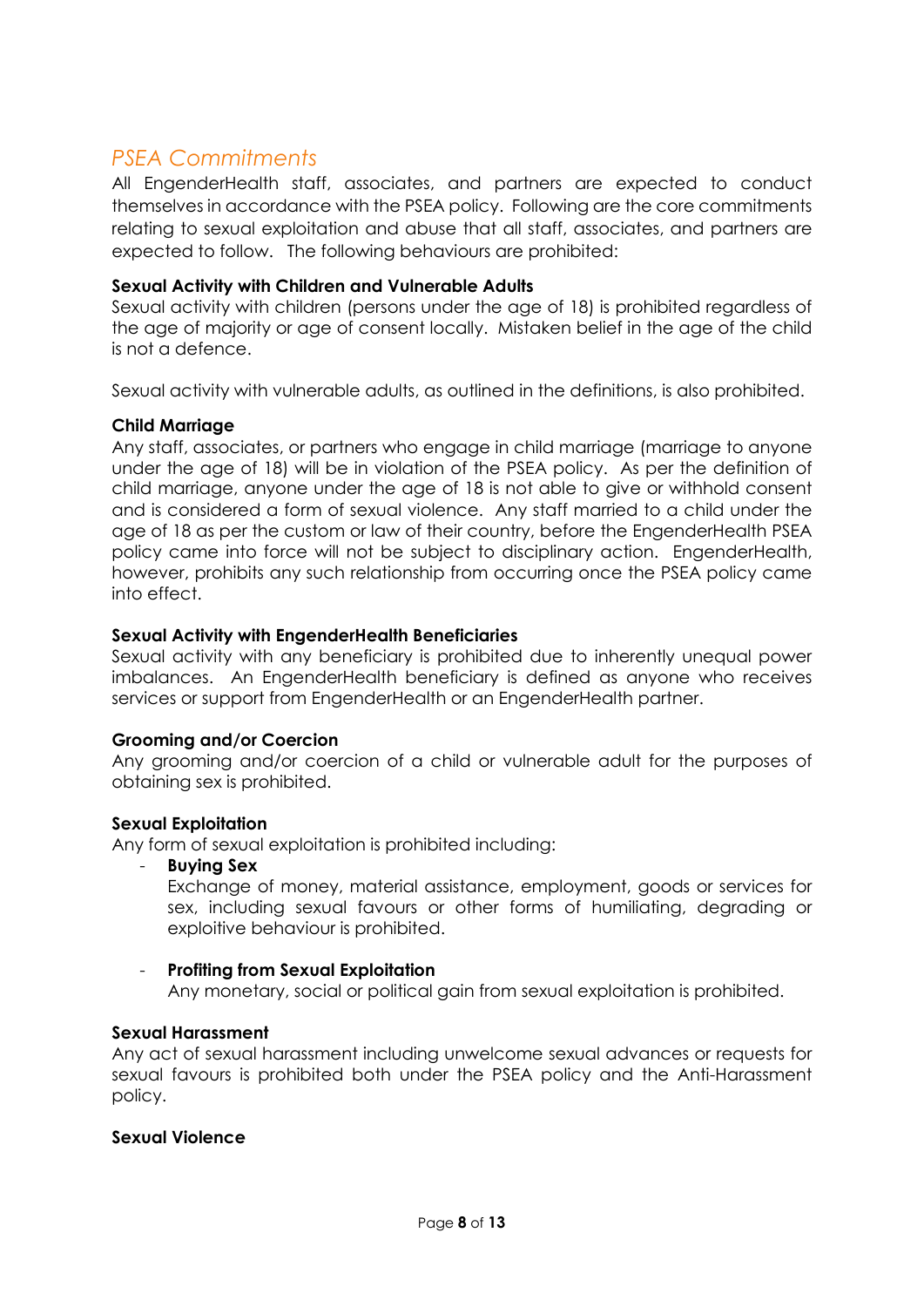Any acts of sexual violence as outlined in the definitions in prohibited. This includes, but is not limited to, sexual violence including intercourse, sexual touching, and threats of sexual violence.

#### **Physical/Emotional Abuse**

As outlined in both the Child Safeguarding and the Adult Safeguarding policies, any physical or emotional abuse is prohibited.

This list may be expanded at any time and details will be communicated with staff, associates and partners through the Safeguarding Committee. Additional prohibited behaviours related to abuse can be found in the Child Safeguarding and Adult Safeguarding policies.

### <span id="page-8-0"></span>*Consequences*

Any staff, associate, or partner who is in violation of the PSEA policy will face disciplinary procedures, which may result in disciplinary action, termination of employment or contract and/or referral to the appropriate law enforcement agency or legal authority.

## Communication and Training

It is EngenderHealth's responsibility to ensure that all staff, associates and partners are aware and fully compliant with the PSEA policy. In order to take the steps to prevent any forms of sexual exploitation or abuse, EngenderHealth will ensure that:

- 1. Training is provided for all staff who has a specific responsibility for implementing this Policy and associated Procedure or who may be involved in dealing with complaints, which arise.
- 2. Awareness raising training is provided to all staff, associates, and partners on PSEA. The training will equip staff, associates, and partners to develop awareness as well as an understanding of when and how to report any concerns.
- 3. Proactive steps are taken to communicate the zero-tolerance message.
- 4. All staff is informed of and trained in the policy and procedure.
- 5. All staff is aware of the definitions under this policy.
- 6. All staff is aware of reporting procedures.
- 7. All staff has signed and acknowledged that they have read and understood the policy.

# <span id="page-8-1"></span>*PSEA Reporting Procedures*

The associated procedures document outlines how to report any incidents of sexual exploitation or abuse.

## Failure to Report

The Code of Conduct as well as the InterAgency Standing Committee (IASC)[1](#page-8-2) Core Principles on PSEA state that it is the duty and the responsibility of all staff, associates,

<span id="page-8-2"></span> <sup>1</sup> https://interagencystandingcommittee.org/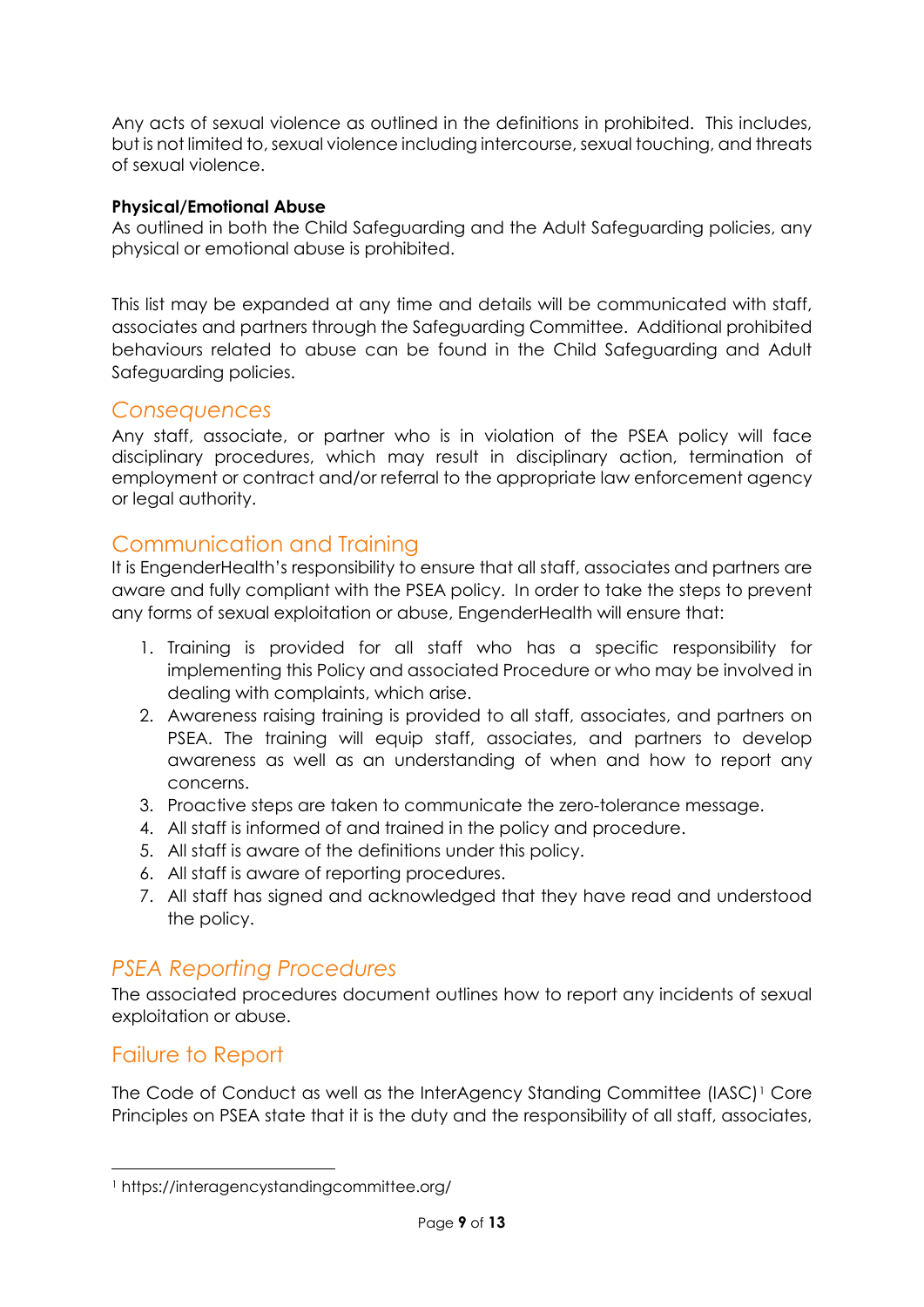and partners to report any PSEA concerns. Failure to report may lead to disciplinary action.

## <span id="page-9-0"></span>*Support for Survivors*

Support will be offered to survivors regardless of the outcome of any investigations. This support can include specialist psychosocial counselling and/or access to other specialist support as needed.

## <span id="page-9-1"></span>*Definitions*

#### **Child and vulnerable adults**

A child is any individual under the age of 18, irrespective of local country definitions of when a child reaches adulthood.[2](#page-9-2)

#### **Vulnerable adults are defined as:**

• Those aged over 18 years and who identify themselves as unable to take care of themselves/ protect themselves from harm or exploitation; or

• Who, due to their gender, mental or physical health, disability, ethnicity, religious identity, sexual orientation, economic or social status, or as a result of disasters and conflicts, are deemed to be at risk.

#### **Physical Abuse**

Physical abuse occurs when a person purposefully injures or threatens to injure a child or vulnerable adult. This may take the form of slapping, punching, shaking, kicking, burning, shoving or grabbing. The injury may take the form of bruises, cuts, burns or fractures.

#### **Child Emotional Abuse**

Emotional abuse is inappropriate verbal or symbolic acts toward a child or a pattern of failure over time to provide a child with adequate non-physical nurture and emotional availability. Such acts have a high probability of damaging a child's selfesteem or social competence.[3](#page-9-3)

#### **Neglect**

Neglect is the failure to provide a child or vulnerable adult with the conditions that are culturally accepted as being essential for their physical and emotional development and well-being.

#### **Vulnerable Adult Abuse**

A Vulnerable Adult is defined as someone "who is or may be in need of community care services by reason of mental or other disability, age or illness; and who is or may be unable to take care of him or herself, or unable to protect him or herself against significant harm or exploitation". Vulnerable Adult Abuse can take many forms

<span id="page-9-3"></span><sup>3</sup> CARE International PSEA Policy 2017

<span id="page-9-2"></span> <sup>2</sup> Definition of child from the InterAgency Standing Committee (IASC) Guidelines to implement Minimum Operating Standards for Protection from Sexual Exploitation and Abuse by UN and non-UN Personnel, March 2013.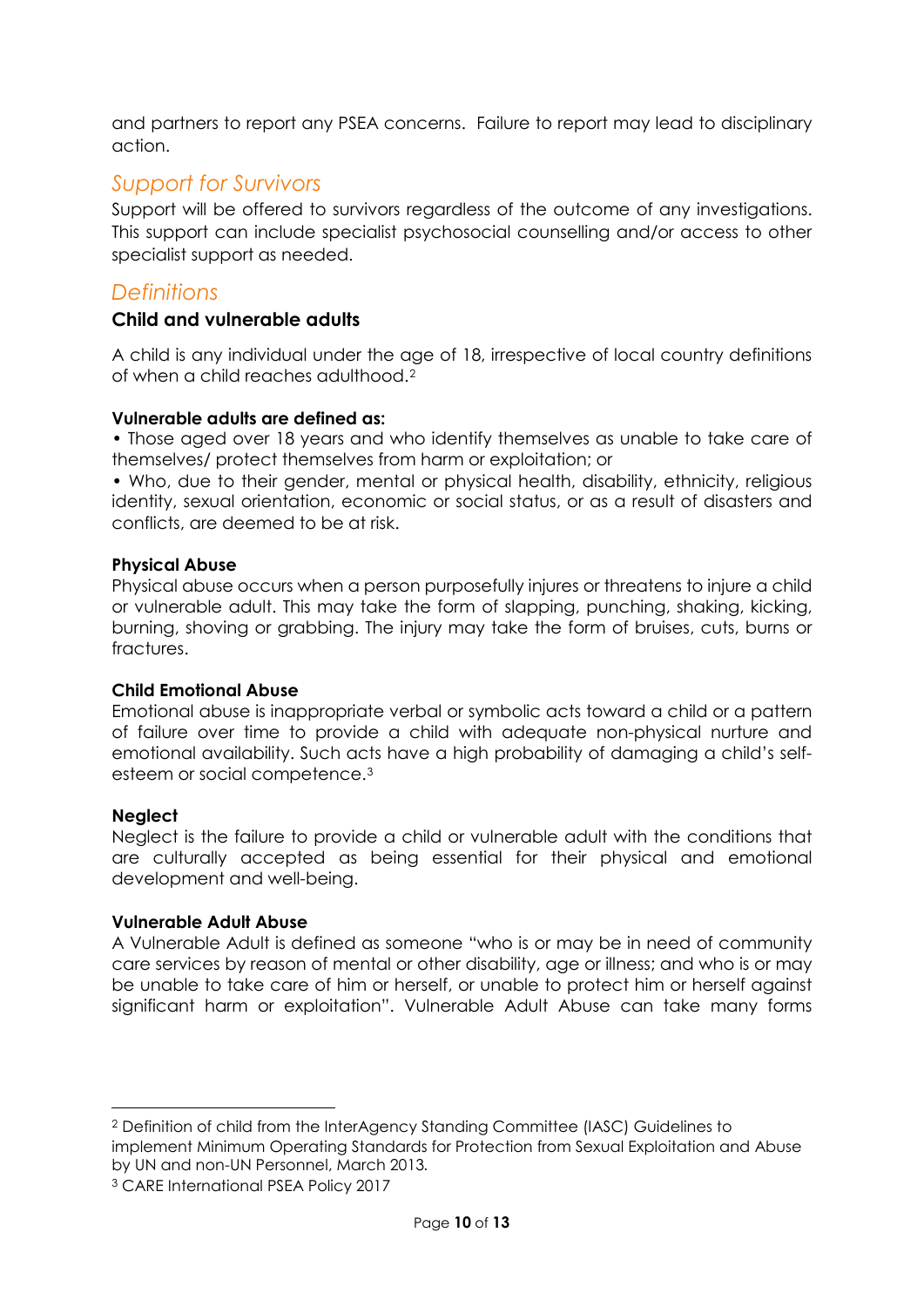including: physical, sexual, psychological, financial/ material, discriminatory, domestic abuse and self-neglect.[4](#page-10-0)

#### **Sexual Abuse**

The term "sexual abuse" means the actual or threatened physical intrusion of a sexual nature, whether by force or under unequal or coercive conditions.[5](#page-10-1)

#### **Child Sexual Abuse**

Child sexual abuse is the involvement of a child in sexual activity that s/he does not fully comprehend, give informed consent to, or for which s/he is not developmentally prepared and cannot give consent, or that violates the laws or social taboos of society. It is evidenced by an activity between a child and an adult or another child who by age or development is in a relationship of responsibility, trust or power, the activity being intended to gratify or satisfy the needs of the other person. It may include, but is not limited to, the inducement or coercion of a child to engage in any unlawful sexual activity, the exploitative use of a child in prostitution or other lawful sexual practices or the exploitative use of pornographic performances and materials**.[6](#page-10-2)**

#### **Grooming**

Grooming is behavior that an offender uses to procure sexual activity from a child. It can include building trust with children and/or their carers to gain access to children to sexually abuse them.

#### **Online Grooming**

Grooming may be in person as above, or online where the groomer sends electronic messages with the goal of engaging the child in sexual activity.

#### **Coercion**

Coercion covers a whole spectrum of degrees of force. Apart from physical force, it may involve psychological intimidation, blackmail or other threats. For instance, threats of being dismissed from a job or of not obtaining a job that is sought. It may also occur when a person is unable to give consent. For example, while drunk, drugged, asleep or mentally incapable of understanding the situation[.7](#page-10-3)

#### **Sexual Exploitation**

The term "sexual exploitation" means any actual or attempted abuse of a position of vulnerability, differential power, or trust, for sexual purposes, including, but not limited to, profiting monetarily, socially or politically from the sexual exploitation of another.<sup>[8](#page-10-4)</sup>

#### **Modern Slavery**

Slavery is a situation where a person exercises (perceived) power of ownership over another person. Related terms include forced labour, which covers work or services

<span id="page-10-0"></span> <sup>4</sup> Department of Health and Social Care No Secrets: guidance on protecting vulnerable adults in care

<span id="page-10-1"></span><sup>5</sup> 1 Secretary-General's Bulletin: Special Measures for Protection from Sexual Exploitation and Sexual Abuse (2003)

<span id="page-10-2"></span><sup>6</sup> United Nations Secretary General's Bulletin: Special measures for protection from sexual exploitation and sexual abuse (ST/SGB/2003/13).

<span id="page-10-3"></span><sup>7</sup> World Health Organization World Report on Violence and Health (2002)

<span id="page-10-4"></span><sup>8</sup> Ibid.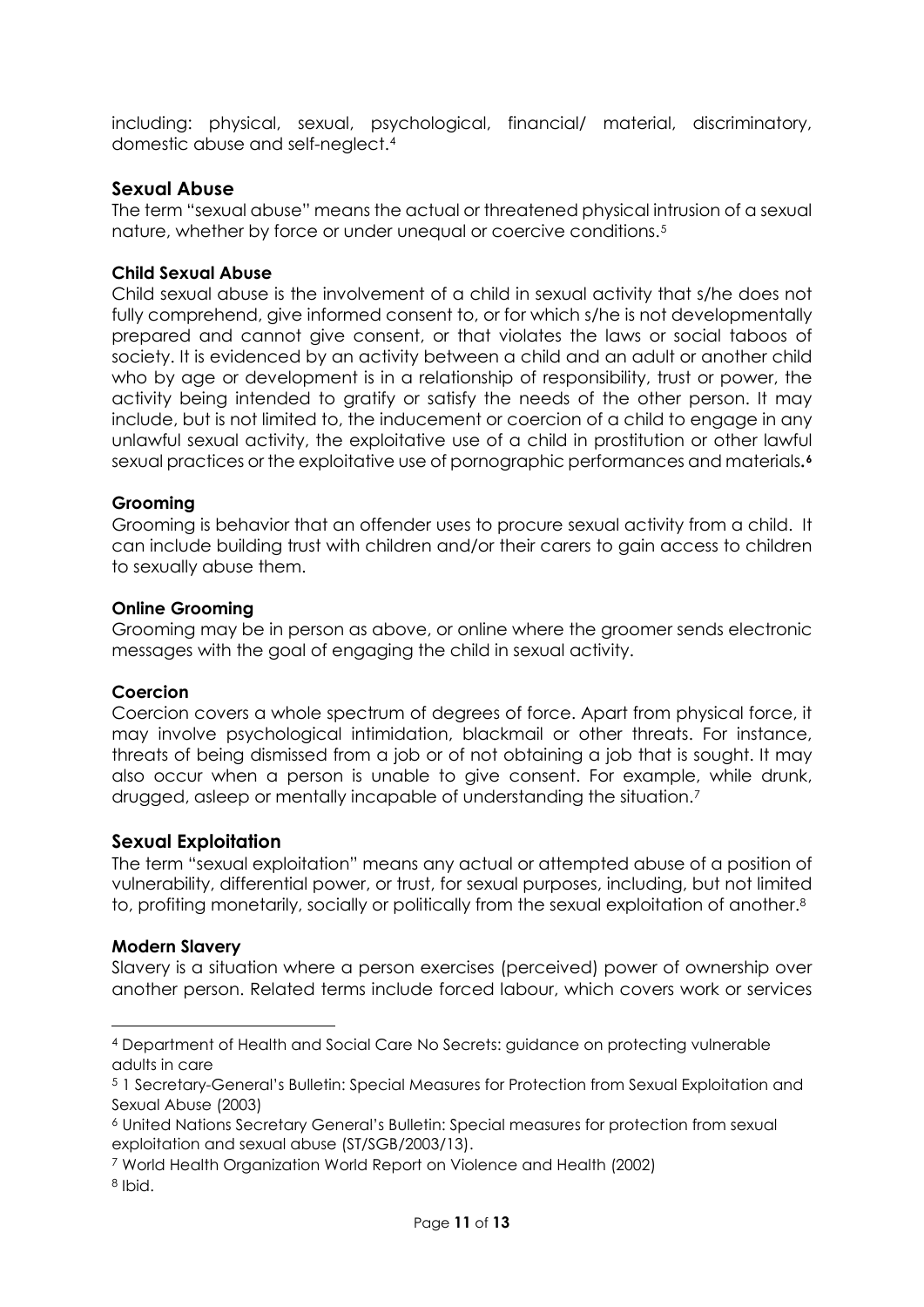that people are not doing voluntarily but under threat of punishment; human trafficking, which involves deceptive recruitment and coercion; and bonded labour, which is demanded in repayment of a debt or loan. Modern slavery encompasses a spectrum of labour exploitation, ranging from the mistreatment of vulnerable workers to human trafficking to child labour and forced sexual exploitation.<sup>[9](#page-11-0)</sup>

#### **Sexual Violence**

Sexual violence is<sup>10</sup>:

• Any sexual act or attempt to obtain a sexual act

• Unwanted sexual comments or advances or acts to traffic that are directed against a person's sexuality using coercion by anyone, regardless of their relationship to the victim, in any setting, including at home and at work. Three types of sexual violence are commonly distinguished: sexual violence involving intercourse (i.e. rape), contact sexual violence (i.e. unwanted touching, but excluding intercourse) and noncontact sexual violence (i.e. threatened sexual violence, exhibitionism and verbal sexual harassment). While coerced sex may result in sexual gratification for the perpetrator, its underlying purpose is to express power and dominance over the other person.[11](#page-11-2)

#### **Child Marriage**

The custom of marrying young children, particularly girls, is a form of sexual violence as children are unable to give or withhold consent.

#### **Sexual Harassment**

Sexual harassment includes 'unwelcome sexual advances, requests for sexual favors, and other conduct that creates a coercive, hostile, intimidating, or offensive work environment'.[12](#page-11-3) The harassment of a sexual nature may be directed to a person of the same or opposite sex.

The key elements are that the behaviour is **uninvited**, **unreciprocated** and **unwelcome** and causes the person involved to feel threatened, humiliated or embarrassed. The behaviour may also be determined to be sexual violence and harassment if:

- Submission to such conduct is explicitly or implicitly made a term or condition of employment.
- Submission to or rejection of this conduct is used as a basis for an employment decision affecting the staff.
- Such conduct has the purpose or effect of substantially interfering with an individual's work performance or creating an intimidating, hostile, or offensive work environment.

Please refer to EngenderHealth's Anti-Harassment policy & procedure for more information.

<span id="page-11-0"></span> <sup>9</sup> Oxfam PSEA Policy 2018

<span id="page-11-1"></span><sup>10</sup> World Health Organization definition 2012

<span id="page-11-2"></span><sup>11</sup> World Health Organization Global Status Report on Violence Prevention (2014)

<span id="page-11-3"></span><sup>12</sup> SEXUAL HARASSMENT IN THE HUMANITARIAN CONTEXT Dr. Linda Wagener, Senior Consulting Psychologist, Headington Institute April 25, 2012